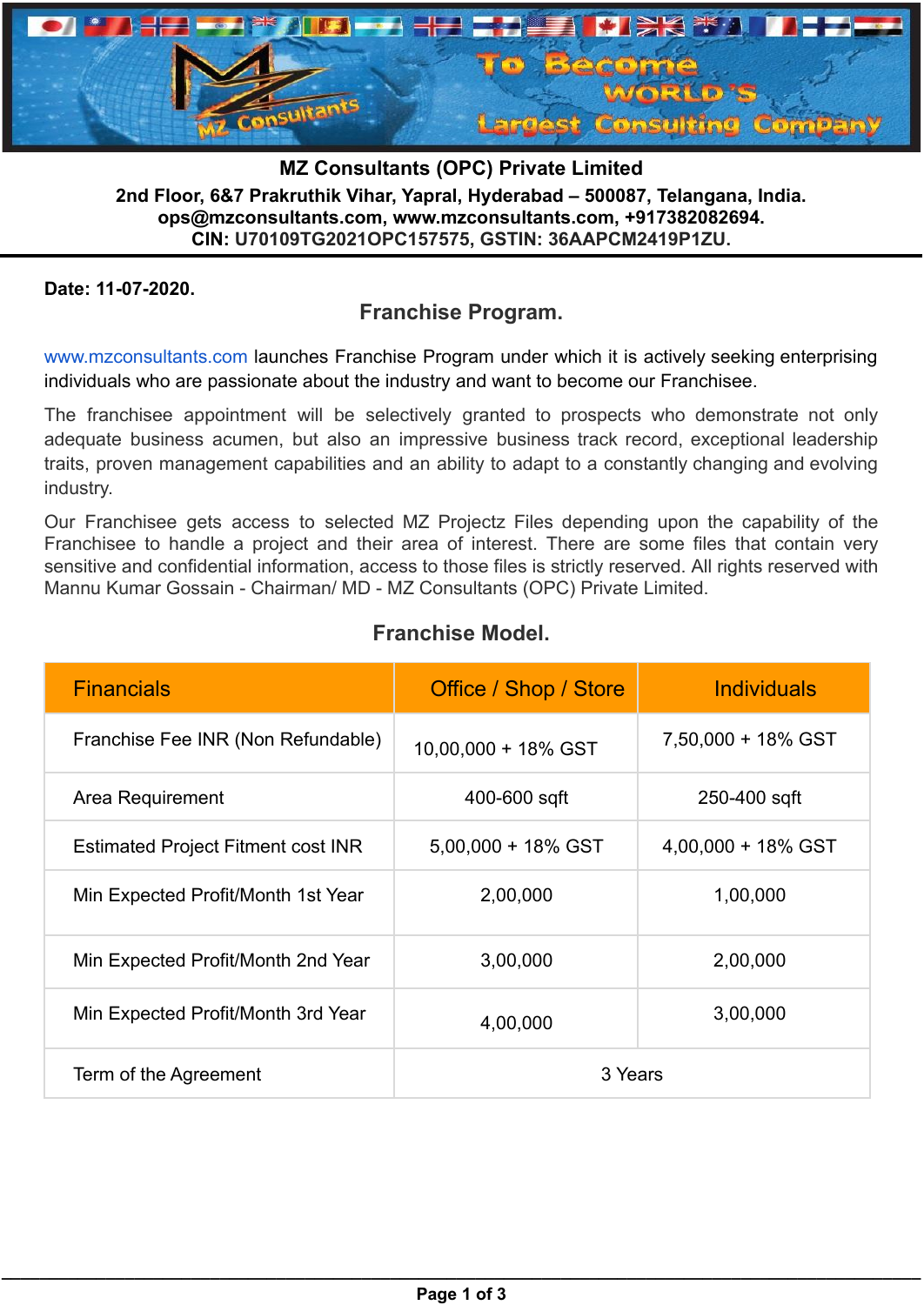

**MZ Consultants (OPC) Private Limited 2nd Floor, 6&7 Prakruthik Vihar, Yapral, Hyderabad – 500087, Telangana, India. ops@mzconsultants.com, www.mzconsultants.com, +917382082694. CIN: U70109TG2021OPC157575, GSTIN: 36AAPCM2419P1ZU.**

## **FAQ**

#### **Is location Important ?**

Yes, location is an important selection criterion and the office / store should ideally be at a high footfall area, with a good frontage and signage space, preferably at high street, shopping malls or commercial complexes.

The office / store should preferably be facing the main road. The exterior of the premises should have a provision of placing a glow sign board which is highly visible from the main road. The interior of the office / store would be as per the brand guidelines and the cost would be borne by the franchisee.

#### **Is Training and Recruitment Assistance given ?**

As such for a qualified individual there is no need for training and recruitment assistance. The projects are self explanatory.

#### **Earnings Potential By the Franchisee ?**

Franchises get a percentage based commission on different customised products and projectz.

#### **What does MZ Consultants Deal in ?**

MZ Consultants is a company that provides consulting services in Technology products and projects, servicing and fulfilling various technical requirements of customers both in Government and Private Sector specialising in Energy and Power, Alternate Fuel, Hotels, Automotive, Telecom, Real Estate etc.

#### **What is the Marketing Model we follow ?**

**Direct-to-consumer** (DTC) refers to selling products directly to customers, DTC brands are usually sold online and specialise in a specific product category. We are in the process of opening a limited number of physical retail spaces in addition to our main e-commerce platform.

We follow a business model by which we integrate both offline and online presence, sometimes with physical catalogues.

#### **What are the documents required to be submitted to MZ Consultants in order to become a franchise ?**

Proposed Franchisee must submit Resume, PAN, GSTIN, Aadhaar Card, Passport, Driving Licence and Bank Details (Scan Copy of Cancelled Cheque) along with Franchise Application Form.